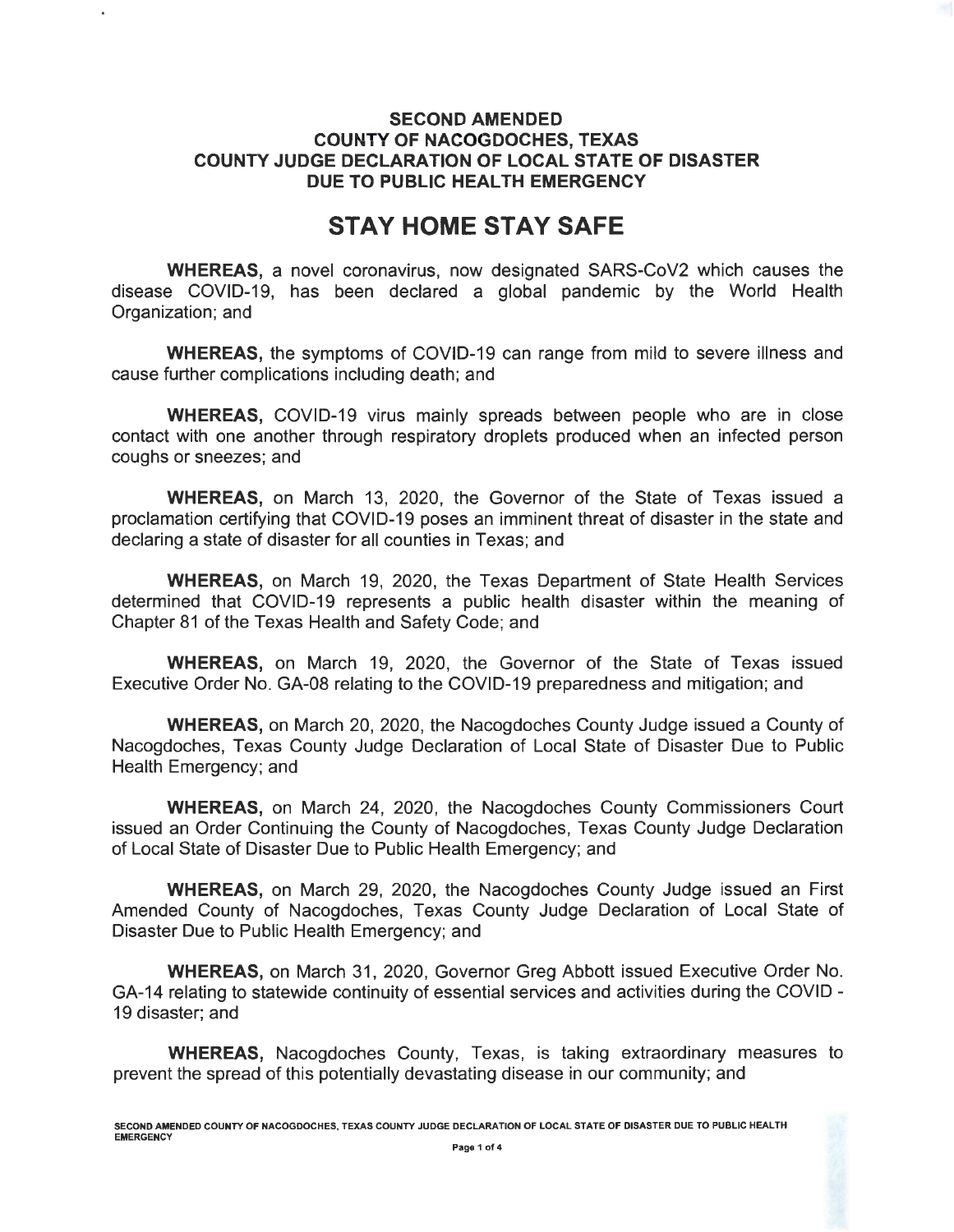**WHEREAS,** said state of disaster requires that certain emergency protective measures be taken pursuant to the Texas Disaster Act of 1975 relating to Emergency Management and Public Health, pursuant to Chapter 418 of the Texas Government Code; and

**WHEREAS,** COVID-19 has now been confirmed to be present in Nacogdoches County, Texas and the confirmed number of cases in Texas continues to grow.

### **NOW THEREFORE, THE MARCH 29, 2020, FIRST AMENDED COUNTY OF NACOGDOCHES TEXAS COUNTY JUDGE DECLARATION OF LOCAL STATE OF DISASTER DUE TO PUBLIC HEALTH EMERGENCY IS AMENDED AND IS SO ORDERED AS FOLLOWS:**

**SECTION 1.** That this Second Amended County of Nacogdoches, Texas County Judge Declaration of Local State of Disaster Due to Public Health Emergency shall be given prompt and general publicity and filed with County Clerk.

**SECTION 2.** That I, Greg Sowell, Nacogdoches County Judge, have determined, based upon information from local medical professionals and the recommendation of the County Health Physician, that extraordinary and immediate measures must be taken to respond quickly to prevent and slow down community spread of COVID-19.

**SECTION** 3. In accordance with guidance from DSHS Commissioner Dr. Hellerstedt, and to achieve the goals established by the President to reduce the spread of COVID-19, every person in Texas shall, except where necessary to provide or obtain essential services, minimize social gatherings and minimize in-person contact with people who are not in the same household.

"Essential services" shall consist of everything listed by the U.S. Department of Homeland Security in its Guidance on the Essential Critical Infrastructure Workforce, Version 2.0, plus religious services conducted in churches, congregations, and houses of worship. Other essential services may be added to this list with the approval of the Texas Division of Emergency Management (TDEM). TDEM shall maintain an online list of essential services, as specified in this executive order and in any approved additions. Requests for additions should be directed to TDEM at EssentiaiService@tdem.texas.gov or by visiting www.tdem.texas.gov/essentialservices.

**SECTION 4.** In providing or obtaining essential services, people and businesses should follow the Guidelines from the President and the CDC by practicing good hygiene, environmental cleanliness, and sanitation, implementing social distancing, and working from home if possible. In particular, all services should be provided through remote telework from home unless they are essential services that cannot be provided through remote telework. If religious services cannot be conducted from home or through remote services, they should be conducted consistent with the Guidelines from the President and the CDC by practicing good hygiene, environmental cleanliness, and sanitation, and by implementing social distancing to prevent the spread of COVID-19.

**SECTION** 5. In accordance with the Guidelines from the President and the CDC, people shall avoid eating or drinking at bars, restaurants, and food courts, or visiting gyms, SECOND AMENDED COUNTY OF NACOGDOCHES, TEXAS COUNTY JUDGE DECLARATION OF LOCAL STATE OF DISASTER DUE TO PUBLIC HEALTH **EMERGENCY**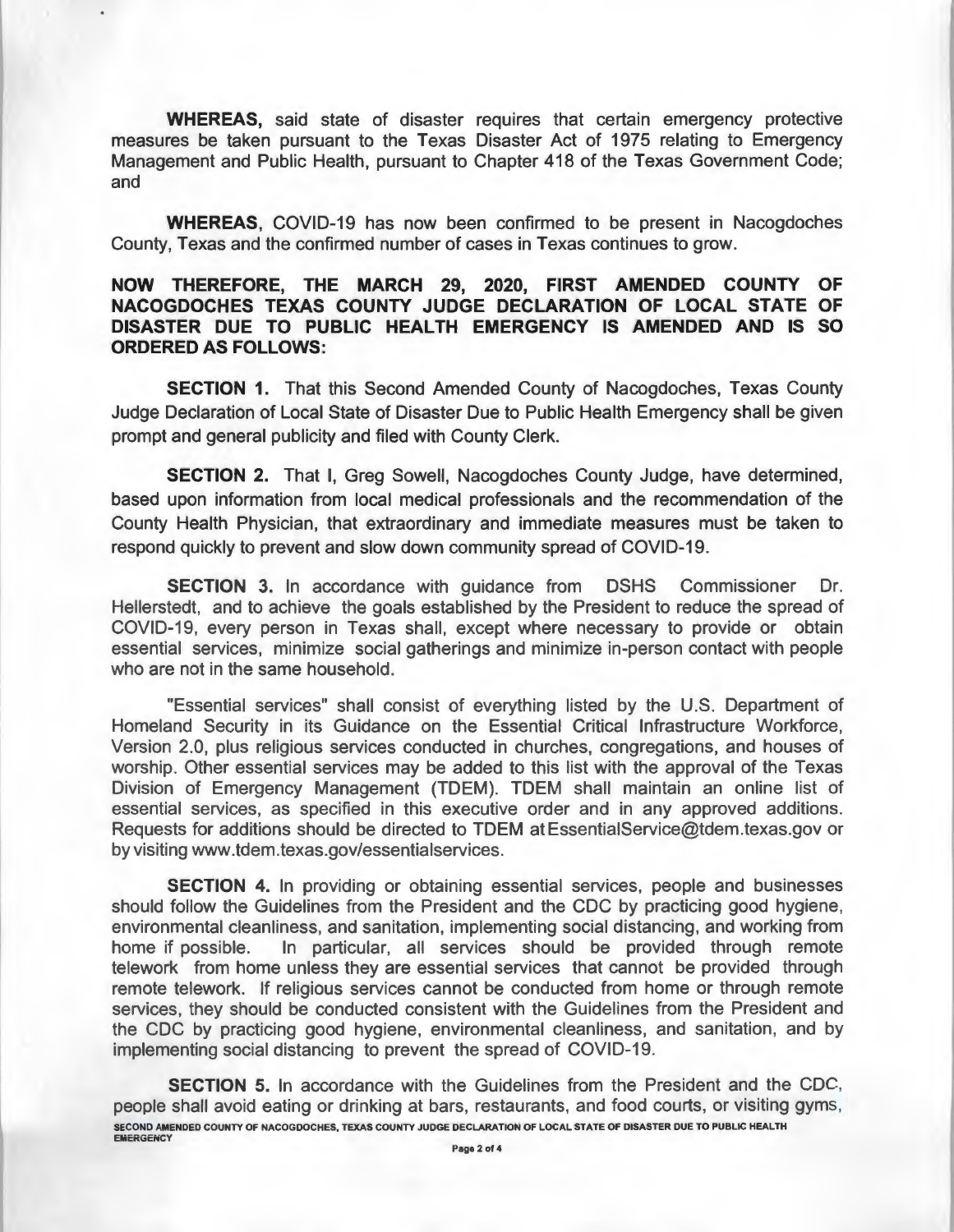massage establishments, tattoo studios, piercing studios, or cosmetology salons; provided, however, that the use of drive-thru, pickup, or delivery options for food and drinks is allowed and highly encouraged throughout the limited duration of this Order.

This Order does not prohibit people from accessing essential services or engaging in essential daily activities, such as going to the grocery store or gas station, providing or obtaining other essential services, visiting parks, hunting or fishing, or engaging in physical activity like jogging or bicycling, so long as the necessary precautions are maintained to reduce the transmission of COVID-19 and to minimize in-person contact with people who are not in the same household.

**SECTION 6.** In accordance with the Guidelines from the President and the CDC, people shall not visit nursing homes, state supported living centers, assisted living facilities , or long-term care facilities unless to provide critical assistance as determined through guidance from the Texas Health and Human Services Commission.

**SECTION** 7. In accordance with the Guidelines from the President and the CDC, schools shall remain temporarily closed to in-person classroom attendance and shall not recommence before May 4, 2020.

**SECTION 8.** This Second Amended County Of Nacogdoches, Texas County Judge Declaration of Local State Of Disaster Due To Public Health Emergency incorporates the Governor's Executive Order GA-14 and all amendments or additional orders related thereto and not superseded by GA-14.

**SECTION 9.** The regulations contained in the Frist Amended County Of Nacogdoches, Texas County Judge Declaration Of Local State Of Disaster Due To Public Health Emergency enacted on March 29, 2020, are hereby continued and remain in effect to the extent that they are consistent with the Governor's Executive Order GA-14 and all amendments or additional orders related thereto and not superseded by GA-14.

**SECTION 10.** Failure to comply with any of the provisions of this Order constitutes an imminent threat to public health.

**SECTION 11.** Nacogdoches County must promptly provide copies of this Order by posting it on the Nacogdoches County website. In addition, the owner, manager, or operator of any facility that is likely to be impacted by this Order is strongly encouraged to post a copy of this Order onsite and to provide a copy to any member of the public asking for a copy.

**SECTION 12.** If any subsection, sentence, clause, phrase, or word of this Order or any application of it to any person, structure, gathering, or circumstance is held to be invalid or unconstitutional by a decision of a court of competent jurisdiction, then such decision will not affect the validity of the remaining portions or applications of this Order.

**SECTION 13.** Everyone is asked to comply with this Order voluntarily, but, pursuant to Section 418.173 of the Texas Government Code, a person who knowingly fails to comply with this Order commits an offense punishable by a fine not to exceed \$1,000.00 or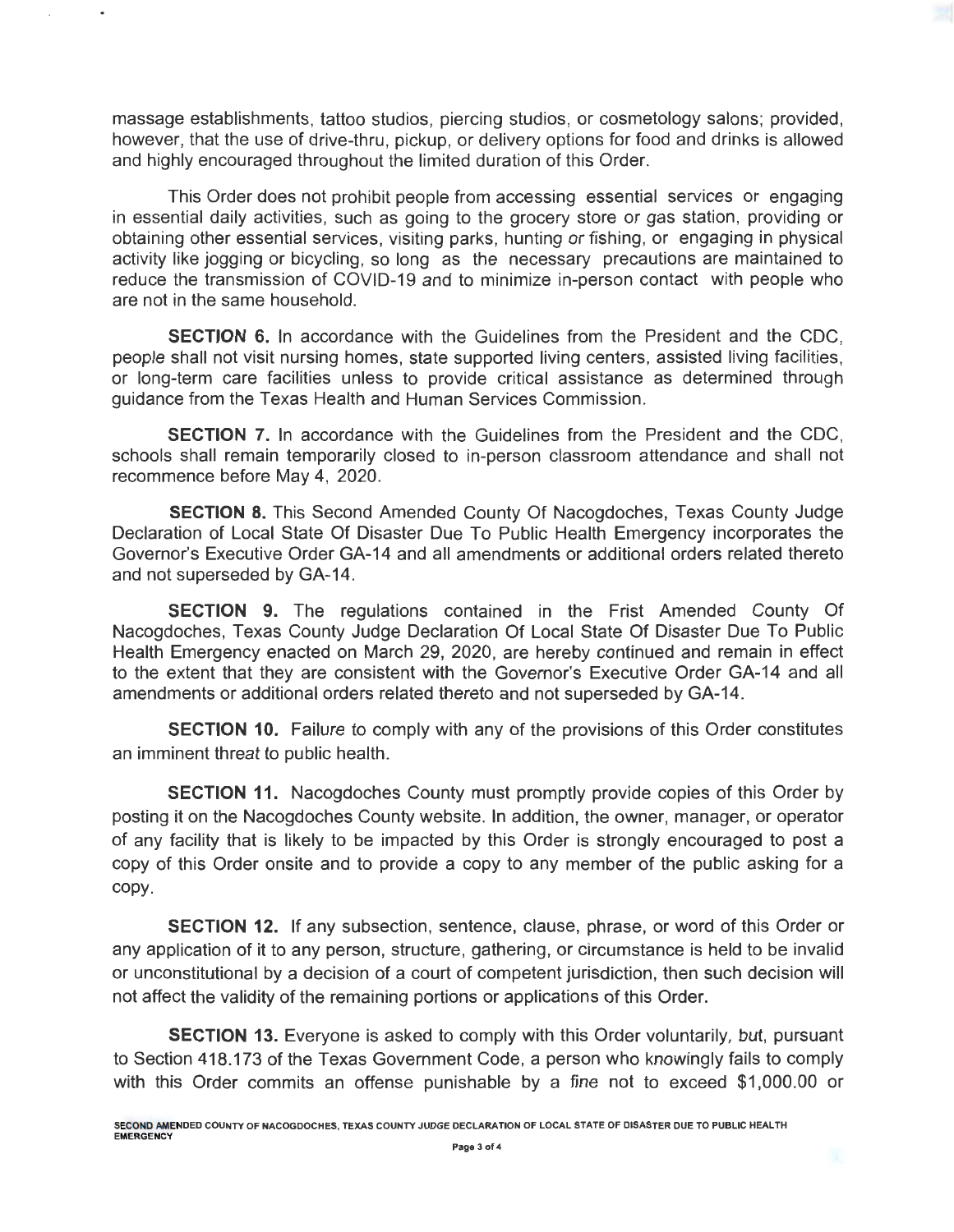confinement in jail for a term not to exceed 180 days. Additionally, this Order authorizes the use of any other lawfully available enforcement tools.

**SECTION 14.** That this order shall take effect at 12:00 a.m., April 08, 2020, and shall remain in effect until it is rescinded, superseded, or amended, or until it expires pursuant to applicable law.

**DECLARED AND SO ORDERED** this  $7^{\text{th}}$  day of April, 2020.

"'('' .... .., .. ~ .. , .. /-;~(, ,,., ···· ... / \ ... *..(* . */* ~ ' ·· .. , ... \  $\left( \begin{matrix} \sqrt{2} & \sqrt{2} & \sqrt{2} & \sqrt{2} & \sqrt{2} \\ \sqrt{2} & \sqrt{2} & \sqrt{2} & \sqrt{2} & \sqrt{2} \\ \sqrt{2} & \sqrt{2} & \sqrt{2} & \sqrt{2} & \sqrt{2} \end{matrix} \right)$ <sup>~</sup>(.'fr: h£.i\. \ \ . .., : *J..:)* • *t* : ~ t <sup>~</sup>y . . --...: · . ...- ·. '" . :\_, I \ ~.? . . - • - !: ~ *1'* • " •• • •l • •· ~ \ " ·· ... ....... ~ ... Atte's.t: .... • \_ • .....

.I • • •

well, County Judge Greg Nacogooches County, Texas

June Clifton, County Clerk

>  $\Xi$ ::::0  $\overline{\mathbf{r}}$  $\mathbf{r}$  $\frac{1}{2}$  $\ddot{2}$  $C^{\infty}_{\Gamma}$  $\leq$  $\frac{1}{2}$  $\frac{1}{2}$  $\frac{1}{2}$  $\frac{1}{2}$  $\mathcal{G}^{\text{unif}}$  $\mathcal{C}$ and the -<

SECOND AMENDED COUNTY OF NACOGDOCHES, TEXAS COUNTY JUDGE DECLARATION OF LOCAL STATE OF DISASTER DUE TO PUBLIC HEALTH<br>EMERGENCY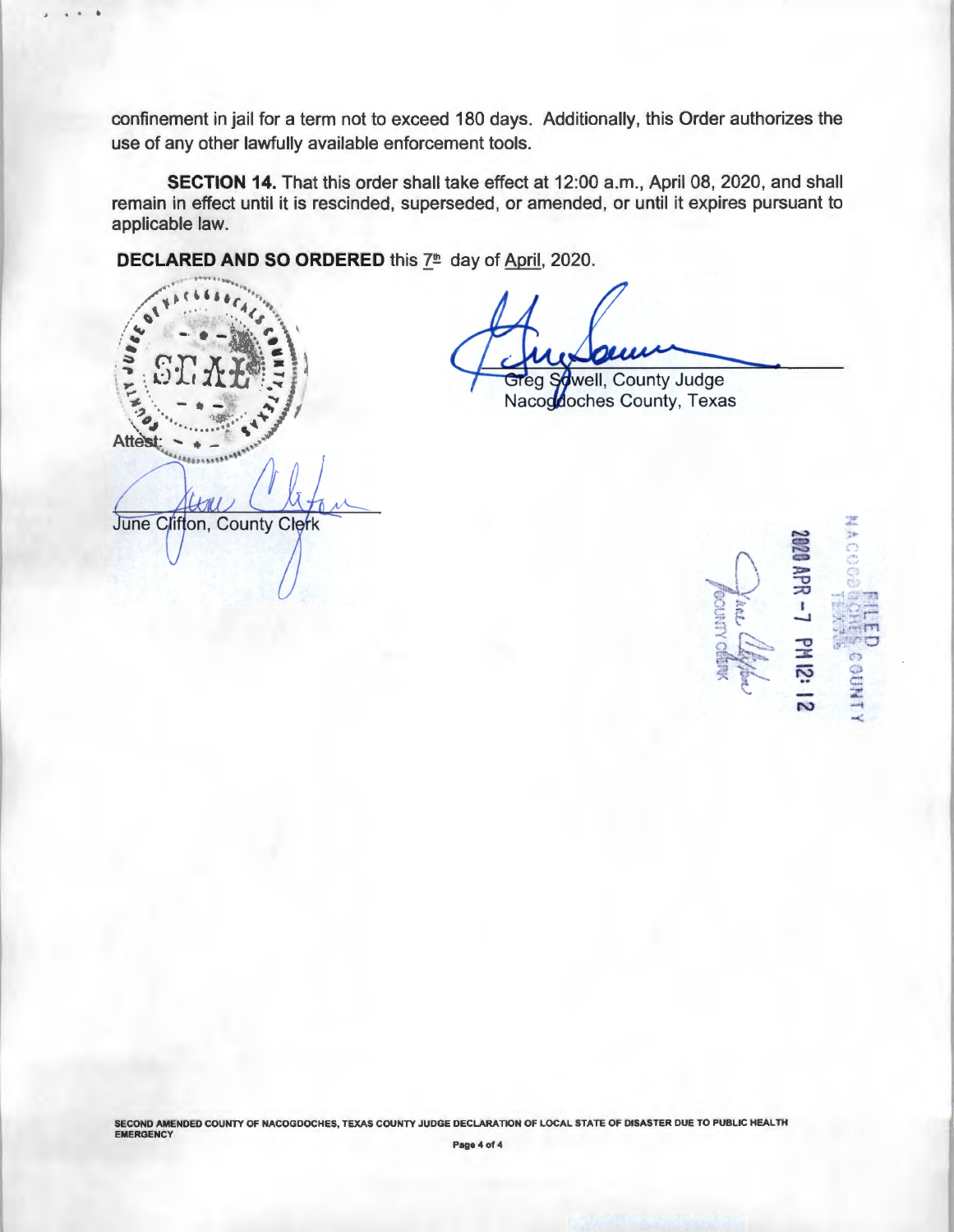

#### **BY THE GOVERNOR OF THE STATE OF TEXAS**

Executive Department Austin, Texas March 31,2020

#### EXECUTIVE ORDER GA14

*Relating to statewide continuity of essential services and activities during the COVID-19 disaster.* 

WHEREAS, I, Greg Abbott, Governor of Texas, issued a disaster proclamation on March 13, 2020, certifying under Section 418.014 of the Texas Government Code that the novel coronavirus (COVID-19) poses an imminent threat of disaster for all counties in the State of Texas; and

WHEREAS, the Commissioner of the Texas Department of State Health Services (DSHS), Dr. John Hellerstedt, has determined that COVID-19 represents a public health disaster within the meaning of Chapter 81 of the Texas Health and Safety Code; and

WHEREAS., I have issued numerous executive orders and suspensions of Texas laws in response to the COVID-19 disaster, aimed at protecting the health and safety of Texans and ensuring an effective response to this disaster; and

WHEREAS, I issued Executive Order GA-08 on March 19, 2020, mandating certain obligations for Texans in accordance with the President's Coronavirus Guidelines for America, as promulgated by President Donald J. Trump and the Centers for Disease Control and Prevention (CDC) on March 16, 2020, which called upon Americans to take actions to slow the spread of COVID-19 for 15 days; and

WHEREAS, Executive Order GA-08 is subject to expiration at 11:59 p.m. on April 3, 2020, absent further action by the governor; and

WHEREAS, on March 29, 2020, to avoid scenarios that could lead to hundreds of thousands of deaths, the President announced that, based on advice from Dr. Anthony Fauci and Dr. Deborah Birx, the restrictive social-distancing Guidelines should extend through April 30, 2020; and

WHEREAS, DSHS Commissioner Dr. Hellerstedt and White House Coronavirus Response Coordinator Dr. Birx say that the spread of COVID-19 can be reduced by minimizing social gatherings; and

WHEREAS, on March 28, 2020, the U.S. Department of Homeland Security issued its Guidance on the Essential Critical Infrastructure Workforce, Version 2.0, which provides an advisory list of critical-infrastructure sectors, workers, and functions that should continue during the COVID-19 response; and

WHEREAS, for state agencies and their employees and agents, the Office of the Attorney General of Texas has advised that local restrictions issued in response to the COVID-19 disaster do not apply to restrict the conduct of state business; and

> FILED IN THE OFFICE OF THE **RETARY OF S**  $2$   $\mathsf{P}$  $\mathsf{M}$  O'CLOCK **MAR 3** 1 2020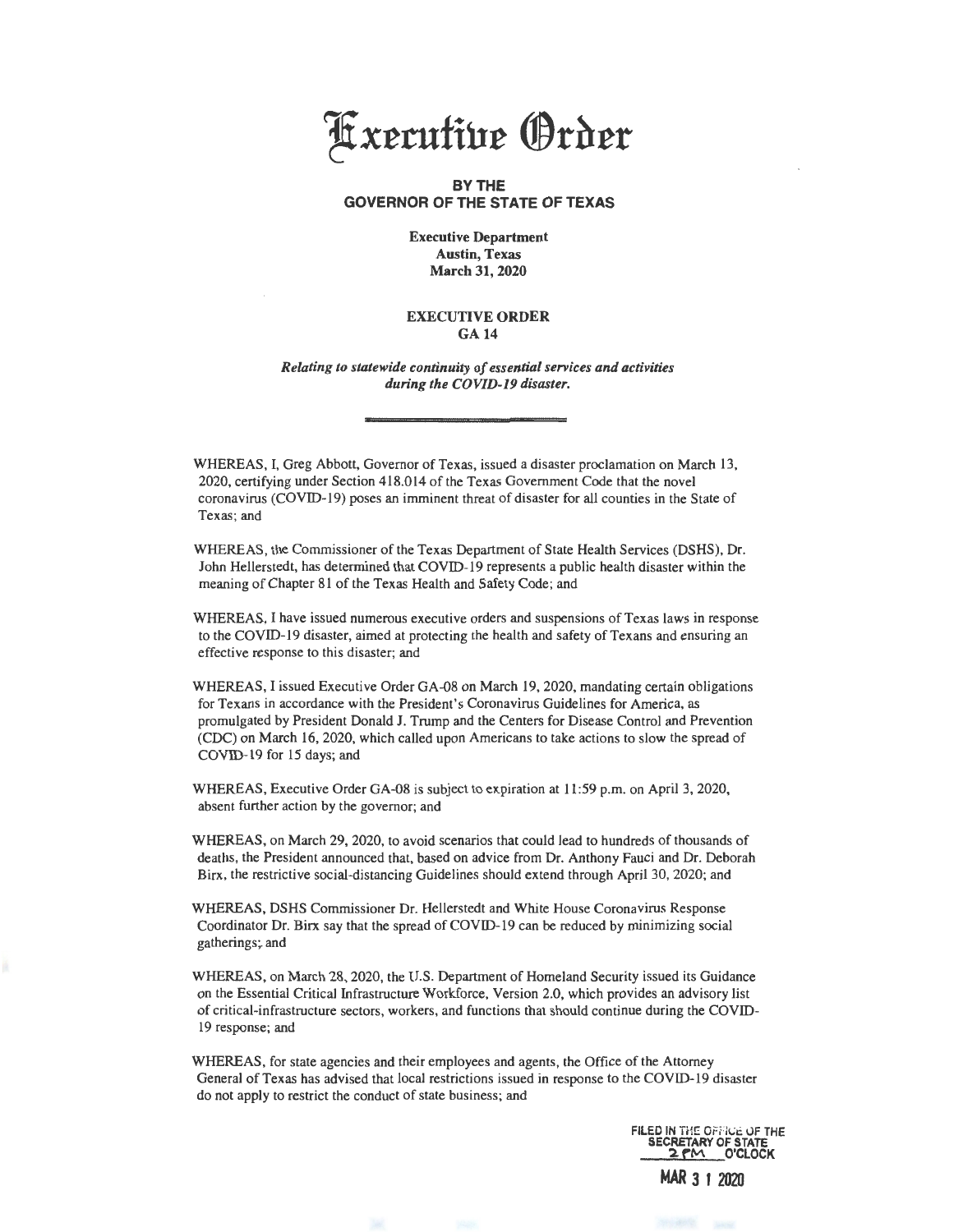WHEREAS, all government entities and businesses should be allowed to continue providing essential services during the COVID- 19 disaster, and all critical infrastructure should be allowed to remain operational; and

WHEREAS, the "governor is responsible for meeting ... the dangers to the state and people presented by disasters" under Section 418.011 of the Texas Government Code, and the legislature has given the governor broad authority to fulfill that responsibility; and

WHEREAS, under Section 418.012, the "governor may issue executive orders ... hav[ing] the force and effect of law;" and

WHEREAS, under Section 418.016(a), the "governor may suspend the provisions of any regulatory statute prescribing the procedures for conduct of state business . . . if strict compliance with the provisions ... would in any way prevent, hinder, or delay necessary action in coping with a disaster;" and

WHEREAS, under Section 418.017(a), the "governor may use all available resources of state government and of political subdivisions that are reasonably necessary to cope with a disaster;" and

WHEREAS, under Section 418.018(c), the "governor may control ingress and egress to and from a disaster area and the movement of persons and the occupancy of premises in the area;" and

WHEREAS, under Section 418.173, failure to comply with any executive order issued during the COVID-19 disaster is an offense punishable by a fine not to exceed \$1,000, confinement in jail for a term not to exceed 180 days, or both fine and confinement.

NOW, THEREFORE, I, Greg Abbott, Governor of Texas, by virtue of the power and authority vested in me by the Constitution and laws of the State of Texas, do hereby order the following on a statewide basis effective 12:01 a.m. on April 2, 2020, and continuing through April 30, 2020, subject to extension based on the status of COVID-19 in Texas and the recommendations of the CDC and the White House Coronavirus Task Force:

In accordance with guidance from DSHS Commissioner Dr. Hellerstedt, and to achieve the goals established by the President to reduce the spread of COVID-19, every person in Texas shall, except where necessary to provide or obtain essential services, minimize social gatherings and minimize in-person contact with people who are not in the same household.

"Essential services" shall consist of everything listed by the U.S. Department of Homeland Security in its Guidance on the Essential Critical Infrastructure Workforce, Version 2.0, plus religious services conducted in churches, congregations, and houses of worship. Other essential services may be added to this list with the approval of the Texas Divisiort of Emergency Management (TDEM). TDEM shall maintain an online list of essential services, as specified in this executive order and in any approved additions. Requests for additions should be directed to TDEM at EssentiaiServices@tdem.texas.gov or by visiting www.tdem.texas.gov/essentialservices.

In providing or obtaining essential services, people and businesses should follow the Guidelines from the President and the CDC by practicing good hygiene, environmental cleanliness, and sanitation, implementing social distancing, and working from home if possible. In particular, all services should be provided through remote telework from

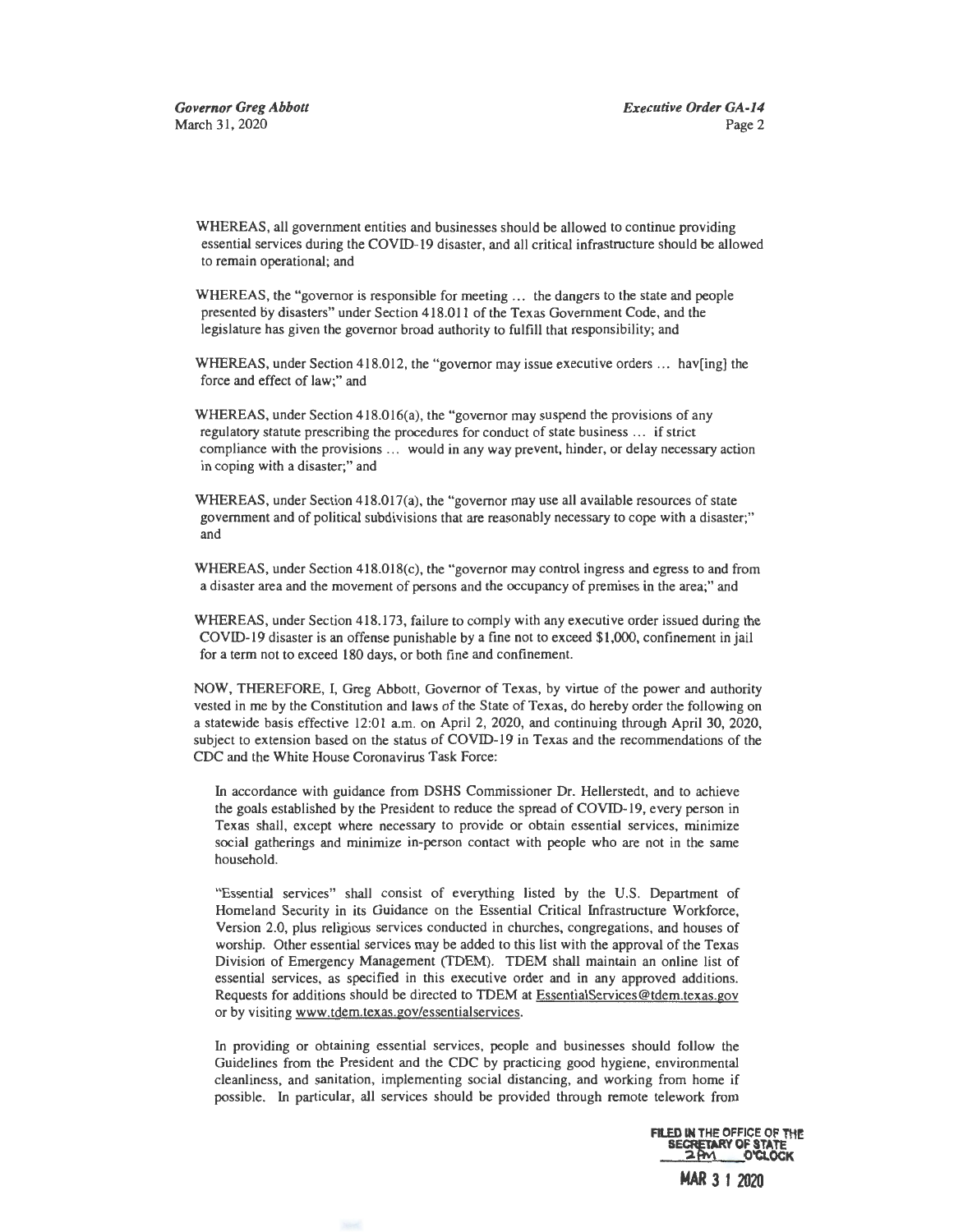*Governor Greg Abbott*  March 31, 2020

*Executive Order GA-14*  Page 3

home unless they are essential services that cannot be provided through remote telework. If religious services cannot be conducted from home or through remote services, they should be conducted consistent with the Guidelines from the President and the CDC by practicing good hygiene, environmental cleanliness, and sanitation, and by implementing social distancing to prevent the spread of COVID-19.

In accordance with the Guidelines from the President and the CDC, people shall avoid eating or drinking at bars, restaurants, and food courts, or visiting gyms, massage establishments, tattoo studios, piercing studios, or cosmetology salons; provided, however, that the use of drive-thru, pickup, or delivery options for food and drinks is allowed and highly encouraged throughout the limited duration of this executive order.

This executive order does not prohibit people from accessing essential services or engaging in essential daily activities, such as going to the grocery store or gas station, providing or obtaining other essential services, visiting parks, hunting or fishing, or engaging in physical activity like jogging or bicycling, so long as the necessary precautions are maintained to reduce the transmission of COVID-19 and to minimize inperson contact with people who are not in the same household.

In accordance with the Guidelines from the President and the CDC, people shall not visit nursing homes, state supported living centers, assisted living facilities, or long-term care facilities unless to provide critical assistance as determined through guidance from the Texas Health and Human Services Commission.

In accordance with the Guidelines from the President and the CDC, schools shall remain temporarily closed to in-person classroom attendance and shall not recommence before May4, 2020.

This executive order shall supersede any conflicting order issued by local officials in response to the COVID-19 disaster, but only to the extent that such a local order restricts essential services allowed by this executive order or allows gatherings prohibited by this executive order. I hereby suspend Sections 418.!015(b) and 418.108 of the Texas Government Code, Chapter 81, Subchapter E of the Texas Health and Safety Code, and any other relevant statutes, to the extent necessary to ensure that local officials do not impose restrictions inconsistent with this executive order, provided that local officials may enforce this executive order as well as local restrictions that are consistent with this executive order.

This executive order supersedes Executive Order GA-08, but not Executive Orders GA-09, GA-10, GA-11, GA-12, or GA-13, and shall remain in effect and in full force until April 30, 2020, unless it is modified, amended, rescinded, or superseded by the governor.



Given under my hand this the 31st day of March, 2020.

& annoy

GREG ABBOTT Governor

FILED IN THE OFFICE OF THE SECRETARY OF STATE<br>2 PM O'CLOCK

**MAR** 3 1 2020